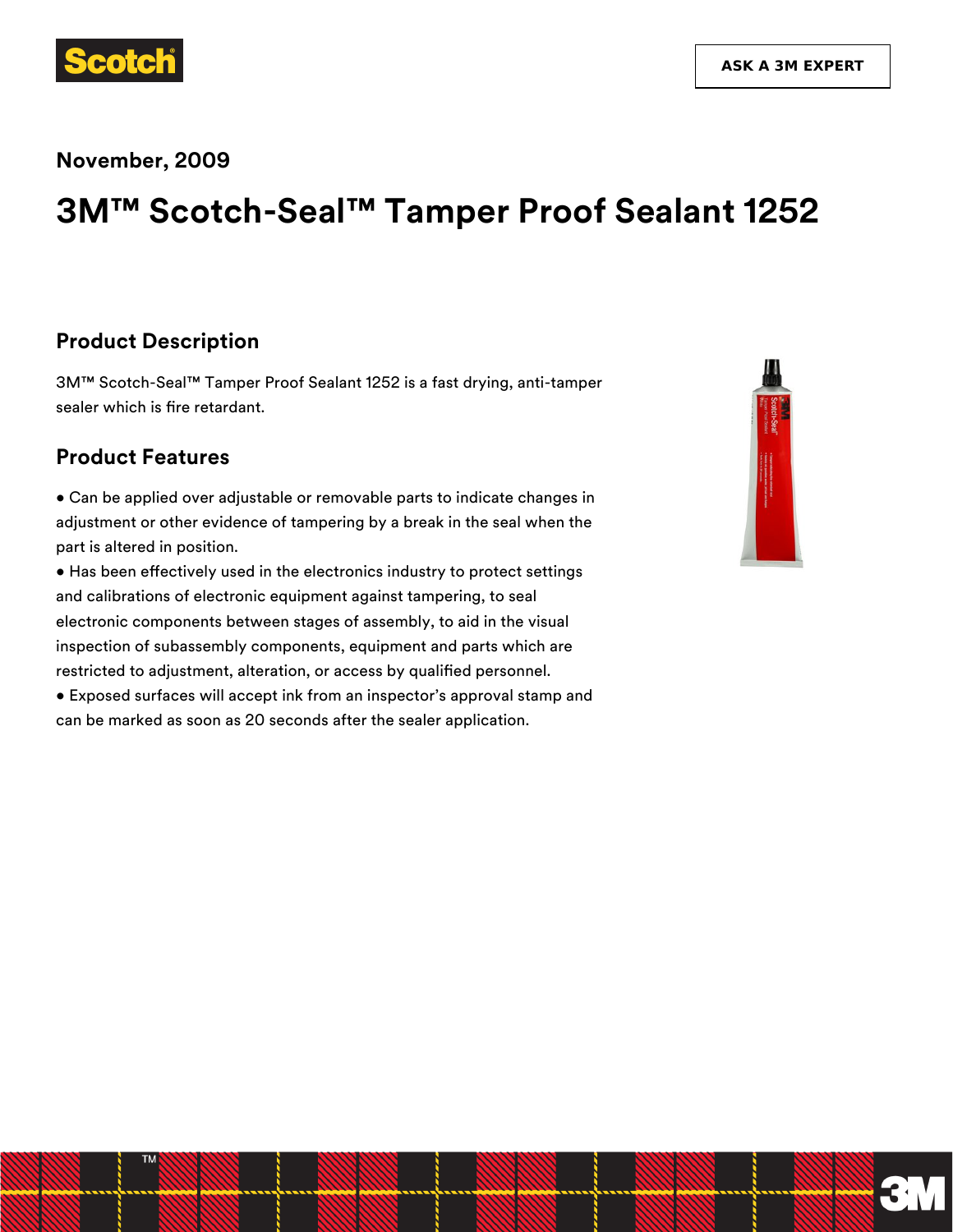# **Technical Information Note**

The following technical information and data should be considered representative or typical only and should not be used for specification purposes.

# **Typical Uncured Physical Properties**

| Property | <b>Values</b> |
|----------|---------------|
| Color    | White         |
| Base     | Nitrile       |

# **Typical Performance Characteristics**

| <b>Property</b>         | <b>Values</b>                                                                       | <b>Dwell/Cure Time</b>   |
|-------------------------|-------------------------------------------------------------------------------------|--------------------------|
| <b>Shore A Hardness</b> | 97 to 99                                                                            | 24 hr @ Room Temperature |
| Friability              | Easily crumbled when the surface to<br>which it is applied is flexed or<br>twisted. |                          |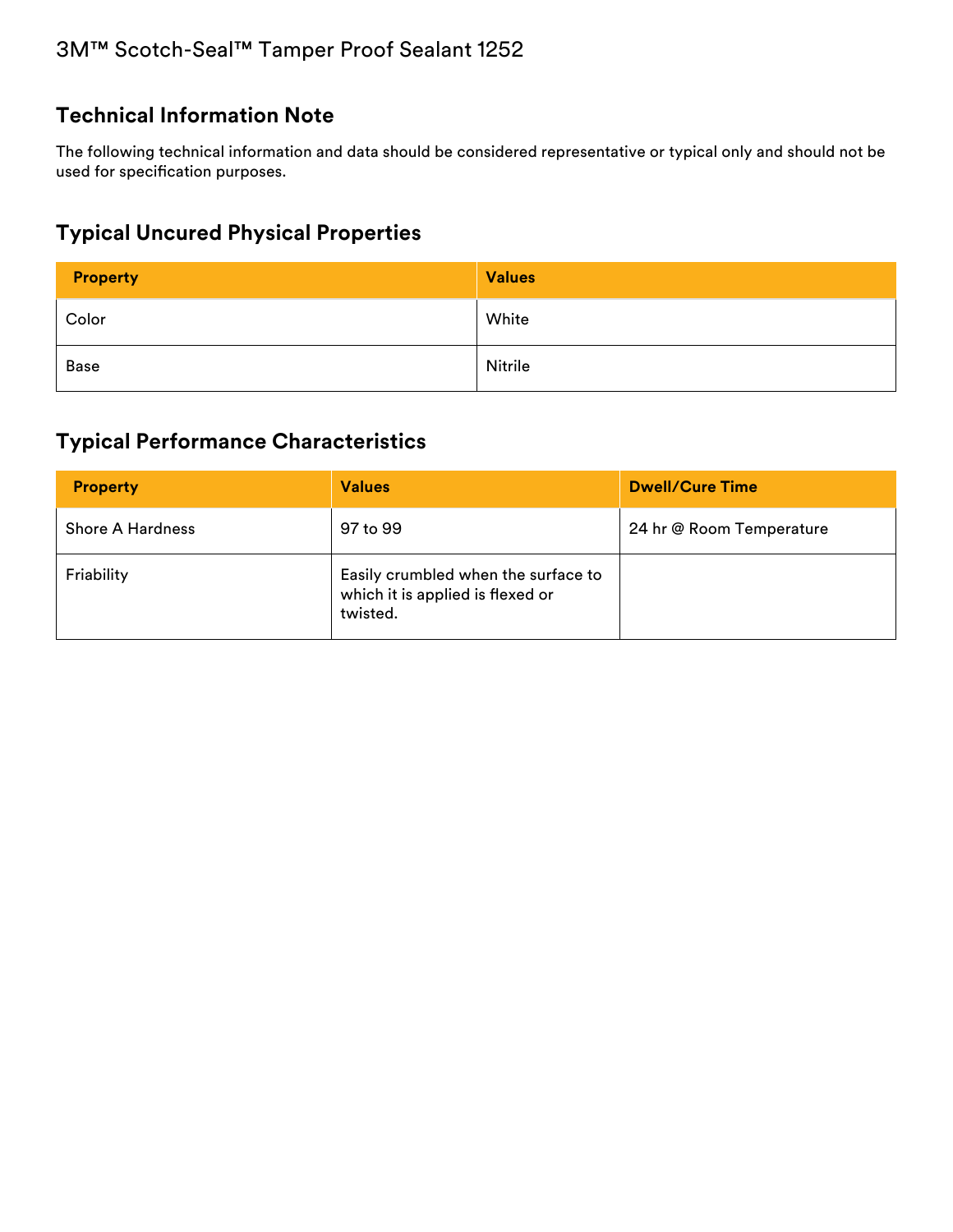# **Typical Performance Characteristics (continued)**

# **Typical Performance Characteristics**

• Drying Time: A 1/8" layer of 3M™ Scotch-Seal Tamper Proof Sealant 1252 is tack-free in 20 seconds and suitable for stamping with ink.

- Hardness: After 24 hours @ 77°F (25°C), 50% R.H., has a Shore A hardness of 97-99.
- Friability: Easily crumbled when the surface to which it is applied is flexed or twisted.
- Flammability: Dry film of the sealant is fire retardant and flames will extinguish themselves within 15 seconds.
- Dielectric Strength: 100 volts/mil, minimum, Fed. Standard #406, Method 4031.
- Surface Resistivity: 1010 ohms, minimum, Fed. Standard #406, Method 4041.
- Volume Resistivity: 1010 ohms-cm, minimum, Fed. Standard #406, Method 4041.

• Heat Resistance: Dried for 24 hours @ 77°F (25°C) 50% R.H., withstands 200°F (93.3°C) for 72 hours without loss of adhesion or sagging.

• Fluid Resistance: Cured 24 hours @ 77°F (25°C) 50% R.H. was immersed in the following fluids:

| MIL-L-7808 Oil                      |                                 | Moderate softening; good adhesion |       |
|-------------------------------------|---------------------------------|-----------------------------------|-------|
| Aviation Gas (115/145)              | Slight softening; good adhesion |                                   |       |
| 3% Salt Water                       | No effect                       |                                   |       |
| <b>Tap Water</b>                    | No effect                       |                                   |       |
| JP-4 Fuel                           | Slight softening; good adhesion |                                   |       |
| • Adhesion Overlap (Shear Strength) |                                 | Aluminum (Alclad)                 | Steel |

Average of 6 173 psi 164 psi 164 psi 164 psi 2008. Average of 6

1" x 11/2" overlap – 10 mil thick bond line. Specimens were cured for 24 hours @ 77°F (25°C).

- Overlap Shear: 1" x 11/2" 10 mil thick films cured 24 hours @ 77°F (25°C).
- Corrosion: After 72 hours @ 77°F (25°C) there is no evidence of corrosion on steel, aluminum, brass or silver.
- Low Temp. Shock: Dried films 1/16" thick withstand 3 foot-lbs. shock at -20°F (-29°C) without loss of adhesion.

### **Typical Physical Properties**

| <b>Property</b>                 | <b>Values</b>   |       |
|---------------------------------|-----------------|-------|
| Net Weight                      | 13.1 to 14.1 lb |       |
| <b>Solids Content by Weight</b> | 61 to 73 %      |       |
| <b>Flash Point</b>              | -4 $^{\circ}$ C | 20 °F |

**Table continued on next page**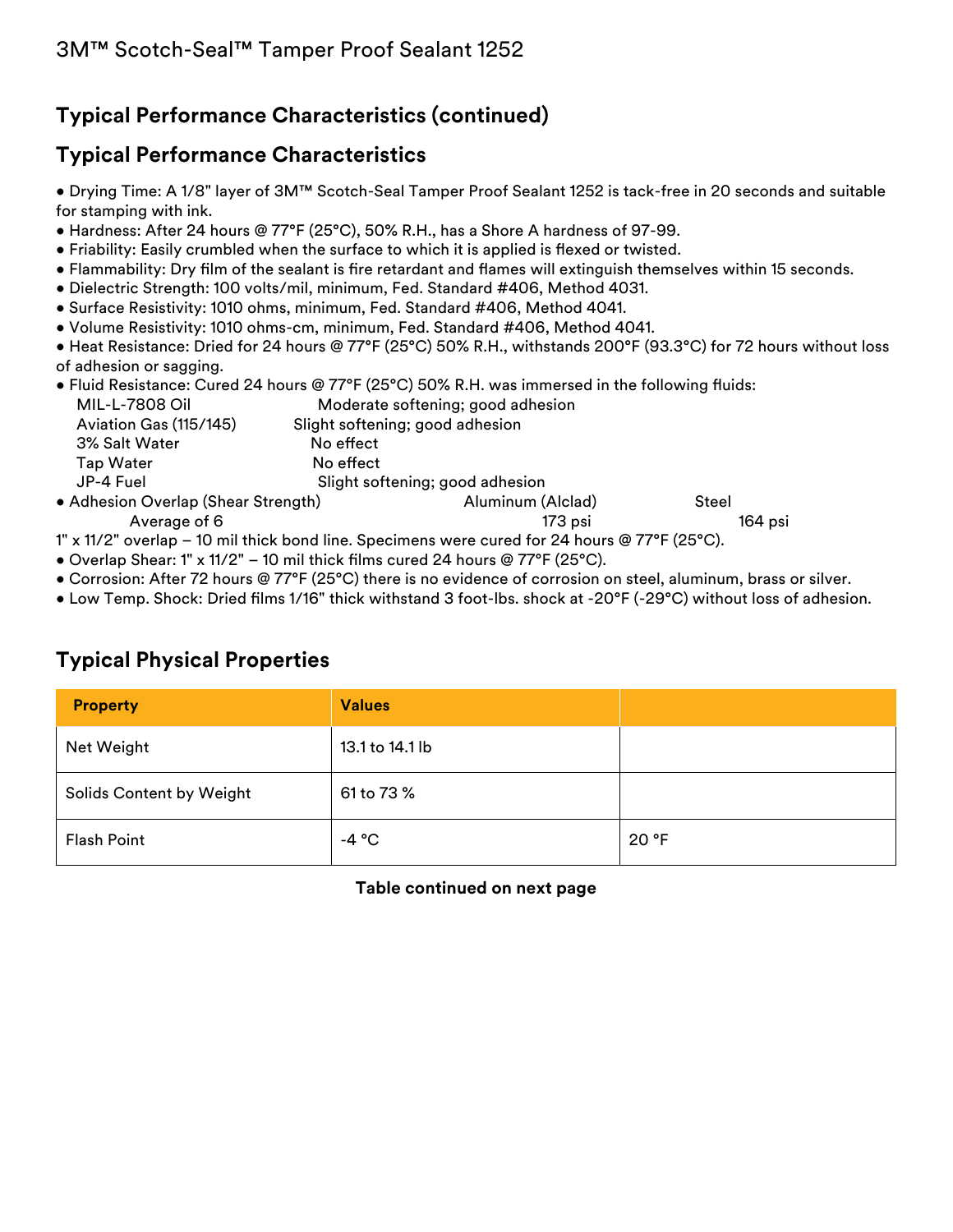#### **Typical Physical Properties (continued)**

| <b>Property</b> | <b>Values</b>                                                                                                                      |  |
|-----------------|------------------------------------------------------------------------------------------------------------------------------------|--|
| Solvent         | Methyl ethyl ketone (MEK)                                                                                                          |  |
| Dry Time        | A 1/8" layer of 3M™ Scotch-Seal<br>Tamper Proof Sealant 1252 is tack-<br>free in 20 seconds and suitable for<br>stamping with ink. |  |

# **Handling/Application Information**

# **Directions for Use**

Application: One-part, air drying compound suitable for hand extruding from a collapsible metal tube. Surfaces must be clean, dry and dust free.

Cleanup: Excess sealant may be removed from application equipment with a solvent such as 3M™ Scotch-Grip™ Solvent No. 3 or methyl ethyl ketone (MEK).\*

\*Note: When using solvents, extinguish all ignition sources, and follow the manufacturer's precautions and directions for use.

## **Storage and Shelf Life**

Store at 60-80°F (16-27°C) for maximum storage life. Higher temperatures reduce normal storage life. Lower temperatures cause increased viscosity of a temporary nature. Tubes must be stored in an inverted position (tips down). Rotate stock on a "first in-first-out" basis.

When stored in the original unopened container, under the conditions recommended, this product has a shelf life of 12 months @ 40°F (4°C).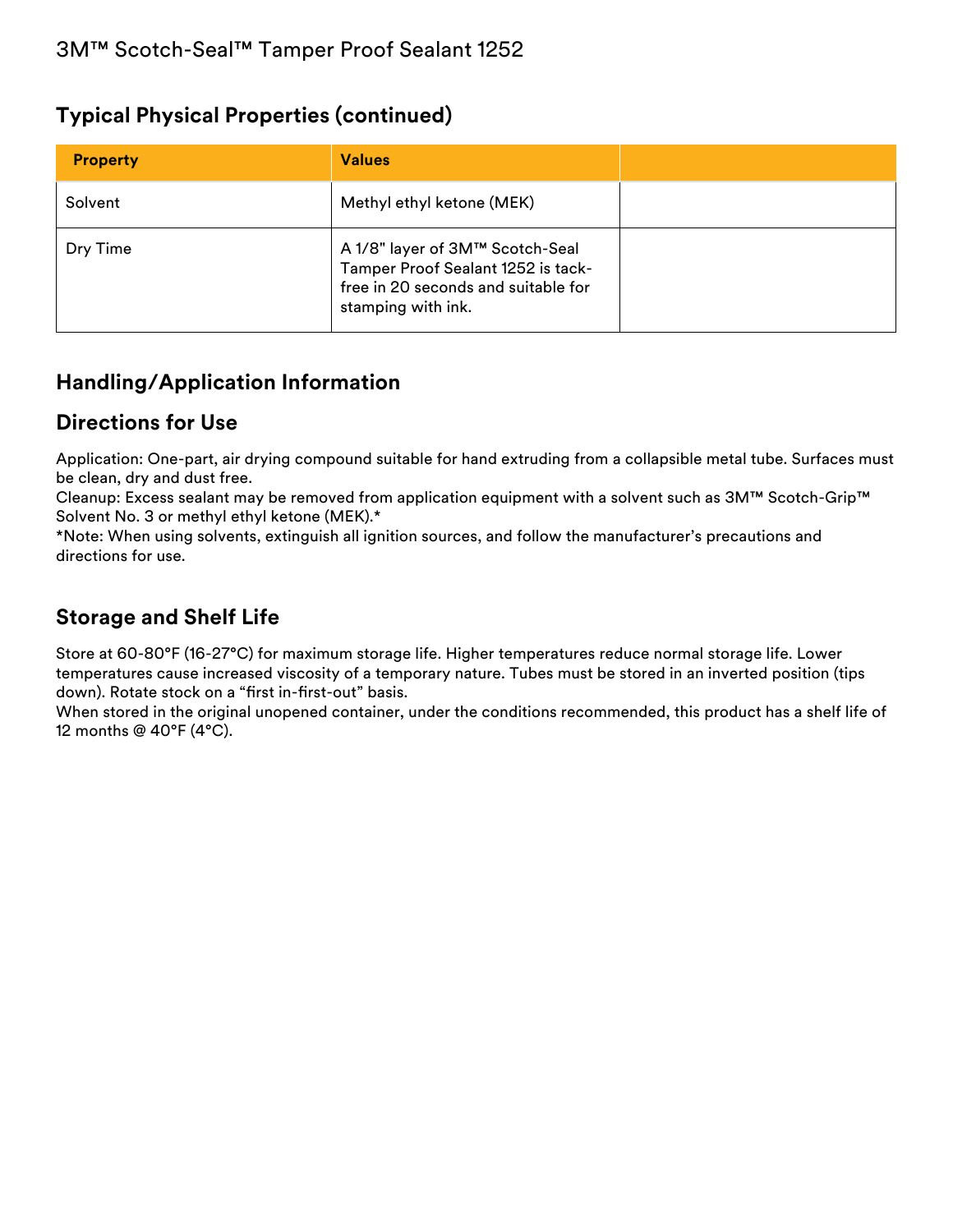# 3M™ Scotch-Seal™ Tamper Proof Sealant 1252

#### **Information**

Technical Information: The technical information, guidance, and other statements contained in this document or otherwise provided by 3M are based upon records, tests, or experience that 3M believes to be reliable, but the accuracy, completeness, and representative nature of such information is not guaranteed. Such information is intended for people with knowledge and technical skills sufficient to assess and apply their own informed judgment to the information. No license under any 3M or third party intellectual property rights is granted or implied with this information.

Product Selection and Use: Many factors beyond 3M's control and uniquely within user's knowledge and control can affect the use and performance of a 3M product in a particular application. As a result, customer is solely responsible for evaluating the product and determining whether it is appropriate and suitable for customer's application, including conducting a workplace hazard assessment and reviewing all applicable regulations and standards (e.g., OSHA, ANSI, etc.). Failure to properly evaluate, select, and use a 3M product and appropriate safety products, or to meet all applicable safety regulations, may result in injury, sickness, death, and/or harm to property.

Warranty, Limited Remedy, and Disclaimer: Unless a different warranty is specifically stated on the applicable 3M product packaging or product literature (in which case such warranty governs), 3M warrants that each 3M product meets the applicable 3M product specification at the time 3M ships the product. 3M MAKES NO OTHER WARRANTIES OR CONDITIONS, EXPRESS OR IMPLIED, INCLUDING, BUT NOT LIMITED TO, ANY IMPLIED WARRANTY OR CONDITION OF MERCHANTABILITY, FITNESS FOR A PARTICULAR PURPOSE, OR ARISING OUT OF A COURSE OF DEALING, CUSTOM, OR USAGE OF TRADE. If a 3M product does not conform to this warranty, then the sole and exclusive remedy is, at 3M's option, replacement of the 3M product or refund of the purchase price.

Limitation of Liability: Except for the limited remedy stated above, and except to the extent prohibited by law, 3M will not be liable for any loss or damage arising from or related to the 3M product, whether direct, indirect, special, incidental, or consequential (including, but not limited to, lost profits or business opportunity), regardless of the legal or equitable theory asserted, including, but not limited to, warranty, contract, negligence, or strict liability.

#### **Trademarks**

3M, Scotch-Seal and Scotch-Grip are trademarks of 3M Company.